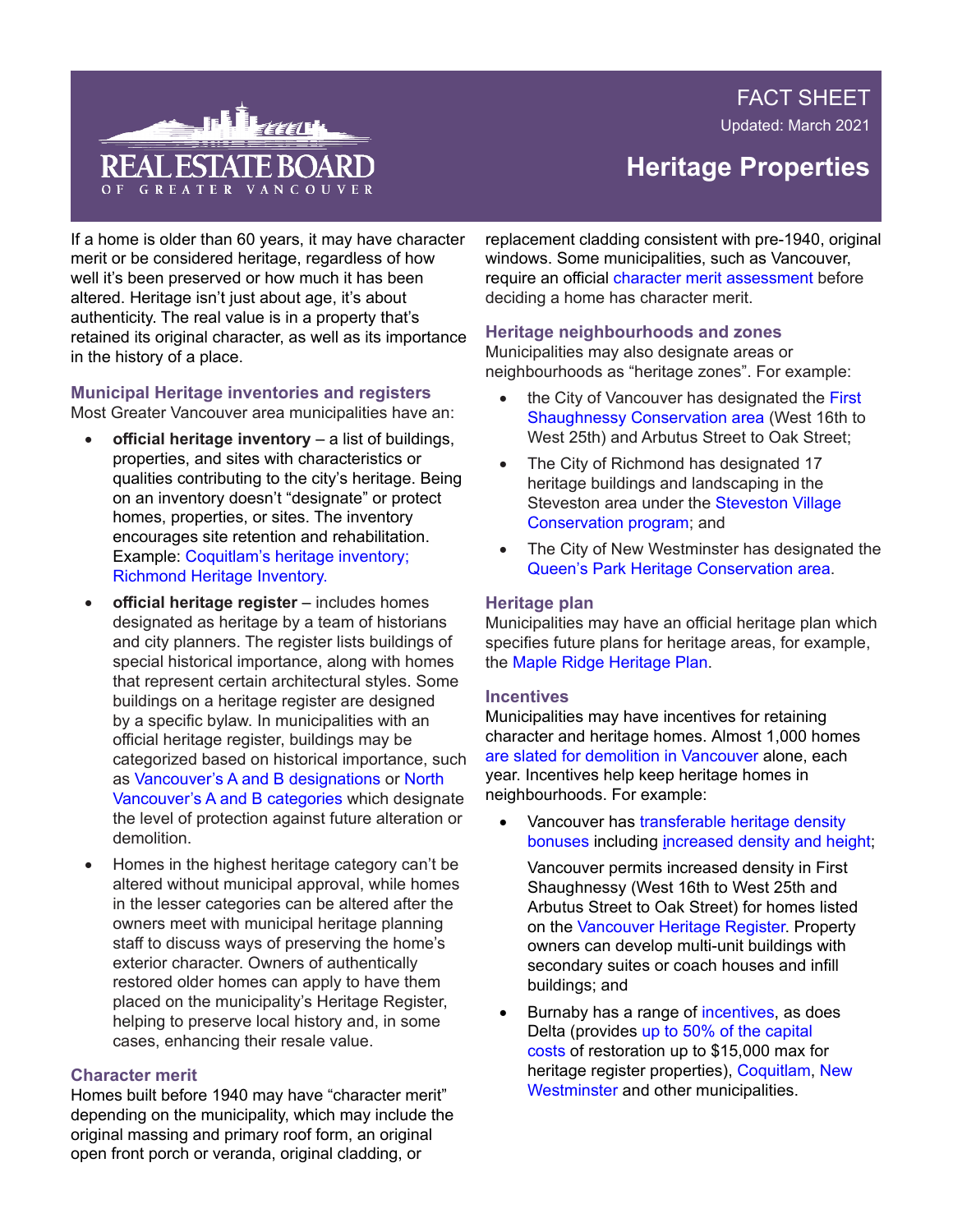# **Heritage revitalization agreements**

Municipalities may offer legal, written agreements negotiated between a property owner and a municipality to provide non-financial incentives to help owners to conserve a heritage property. This agreement is registered on the property title. Here is an [example from West Vancouver](https://westvancouver.ca/sites/default/files/dwv/assets/home-building-property/docs/Planning/heritage-registry/DWV-%23938986-v1-4813_HERITAGE_REVITALIZATION_AGREEMENT_BYLAW_4813_2015_for_2055_QUEENS_AVENUE%29.pdf).

### **Heritage alteration**

Municipalities may require a heritage alteration permit to alter a heritage or character home, under the [Local Government Act, Division 6 Heritage Alteration](https://www.bclaws.gov.bc.ca/civix/document/id/lc/statreg/r15001_15)  [Permits, section 617.](https://www.bclaws.gov.bc.ca/civix/document/id/lc/statreg/r15001_15) [Maple Ridge](https://www.mapleridge.ca/780/Heritage-Bylaws), [New Westminster](https://www.newwestcity.ca/heritage/heritage-protection-and-development/sb_expander_articles/1626.php) and [Vancouver](https://bylaws.vancouver.ca/heritage11350/HeritageProcedureBylaw11350.pdf) are examples.

#### **Heritage demolition**

Municipalities typically want to retain houses with character merit or heritage value. For example, [Delta](https://delta.civicweb.net/filepro/documents/29754?preview=135294)  [may withhold a demolition permit](https://delta.civicweb.net/filepro/documents/29754?preview=135294) if the property is on the heritage register.

#### **Provincial Heritage Conservation**

The [BC Heritage Conservation Act](http://www.bclaws.ca/civix/document/id/complete/statreg/96187_01) protects archaeological sites on private land without requiring formal designation. *[Bill 14: amendments to the](https://www.leg.bc.ca/parliamentary-business/legislation-debates-proceedings/41st-parliament/4th-session/bills/progress-of-bills)  [provincial Heritage Conservation Act](https://www.leg.bc.ca/parliamentary-business/legislation-debates-proceedings/41st-parliament/4th-session/bills/progress-of-bills)* passed on May 31, 2019, bringing greater protection for heritage, and archeological sites and objects throughout BC. property owners who find evidence of an archaeological site on their property must pay for further investigation.

An archaeological site is a location with evidence of past human activity including stone carvings, remains of ancient houses, campsites, or middens (location of aboriginal artifacts).

The province keeps inventories of properties that have heritage value in its heritage registry. The heritage designation is a form of expropriation of property rights (like a statutory right of way) and imposes certain restrictions on property owners. Once the designation is made, it appears on title.

The province has more than 21,000 records of sites and objects in its [heritage registry.](https://governmentofbc.maps.arcgis.com/apps/webappviewer/index.html?id=4926e2fd04b6484ba47c3a8cd14202a0) To find out whether or not a property has a known protected archaeological site, contact the BC Archaeology Branch at 250-953-3338.

### **Federal Heritage Conservation**

The Government of Canada owns more than 40,000 buildings. More than 20,000 have been evaluated and over 1,300, or three per cent, have been designated. These buildings are recorded in the Register of the Government of Canada Heritage Buildings which is maintained by the [Federal Heritage Buildings Review](https://www.pc.gc.ca/en/culture/beefp-fhbro/)  [Office](https://www.pc.gc.ca/en/culture/beefp-fhbro/) (FHBRO).

The FHBRO assists federal government departments with protecting federal heritage buildings in keeping with the [Treasury Board Policy on the Management of](https://www.tbs-sct.gc.ca/pol/doc-eng.aspx?id=12042)  [Real Property.](https://www.tbs-sct.gc.ca/pol/doc-eng.aspx?id=12042) The policy applies to federal government departments which administer real property but not to Crown Corporations, which means post offices and railway stations aren't covered by the policy.

The FHBRO evaluates federal buildings 40 years and older to determine heritage character. Heritage designation is assigned under the Treasury Board Heritage Buildings Policy and under Canada's Historic Sites and Monuments Act. Through [this](https://www.pc.gc.ca/en/culture/beefp-fhbro/process/evaluation)  [process](https://www.pc.gc.ca/en/culture/beefp-fhbro/process/evaluation), buildings are designated as Classified, the higher level of designation, or Recognized, the second level, or not designated.

Examples of federal heritage designated buildings and sites include West Vancouver's [Point Atkinson](https://www.pc.gc.ca/apps/dfhd/page_nhs_eng.aspx?id=87)  [Lighthouse,](https://www.pc.gc.ca/apps/dfhd/page_nhs_eng.aspx?id=87) Vancouver's [CN Railway Station](https://www.pc.gc.ca/apps/dfhd/page_hrs_eng.aspx?id=2042) and [Marpole](https://www.pc.gc.ca/apps/dfhd/page_nhs_eng.aspx?id=81) [Midden,](https://www.pc.gc.ca/apps/dfhd/page_nhs_eng.aspx?id=81) and Steveston's [Gulf of Georgia Cannery.](https://www.pc.gc.ca/apps/dfhd/page_nhs_eng.aspx?id=77)

### **Due diligence**

When performing due diligence on a property title, remember what's not registered on title is often just as important as what is registered on title. It's important to determine if a property has a heritage designation or is an archaeological site. Check with the municipality where the property is located and with the BC Archaeological Sites registry.

#### **Resources**

- REBGV offers a course, Listing and selling [heritage and character homes](https://www.rebgv.ca/content/rebgv/en/Education-and-Technology-Support/Courses-and-Events/herhom.html)
- • [Heritage BC](https://www2.gov.bc.ca/gov/content/governments/celebrating-british-columbia/historic-places)
- • [Heritage basics](http://www.vancouverheritagefoundation.org/learn-with-us/heritage-basics-faqs/)
- Heritage homes tours in [Vancouver](http://www.vancouverheritagefoundation.org/attend-an-event/house-tours/heritage-house-tour/) and New [Westminster](http://newwestheritage.org/). Both locations offer summer and winter heritage homes tours when owners have information about restoration
- • [Heritage Vancouver](http://heritagevancouver.org/)
- Vancouver Heritage Foundation, [heritage site finder](https://www.heritagesitefinder.ca/).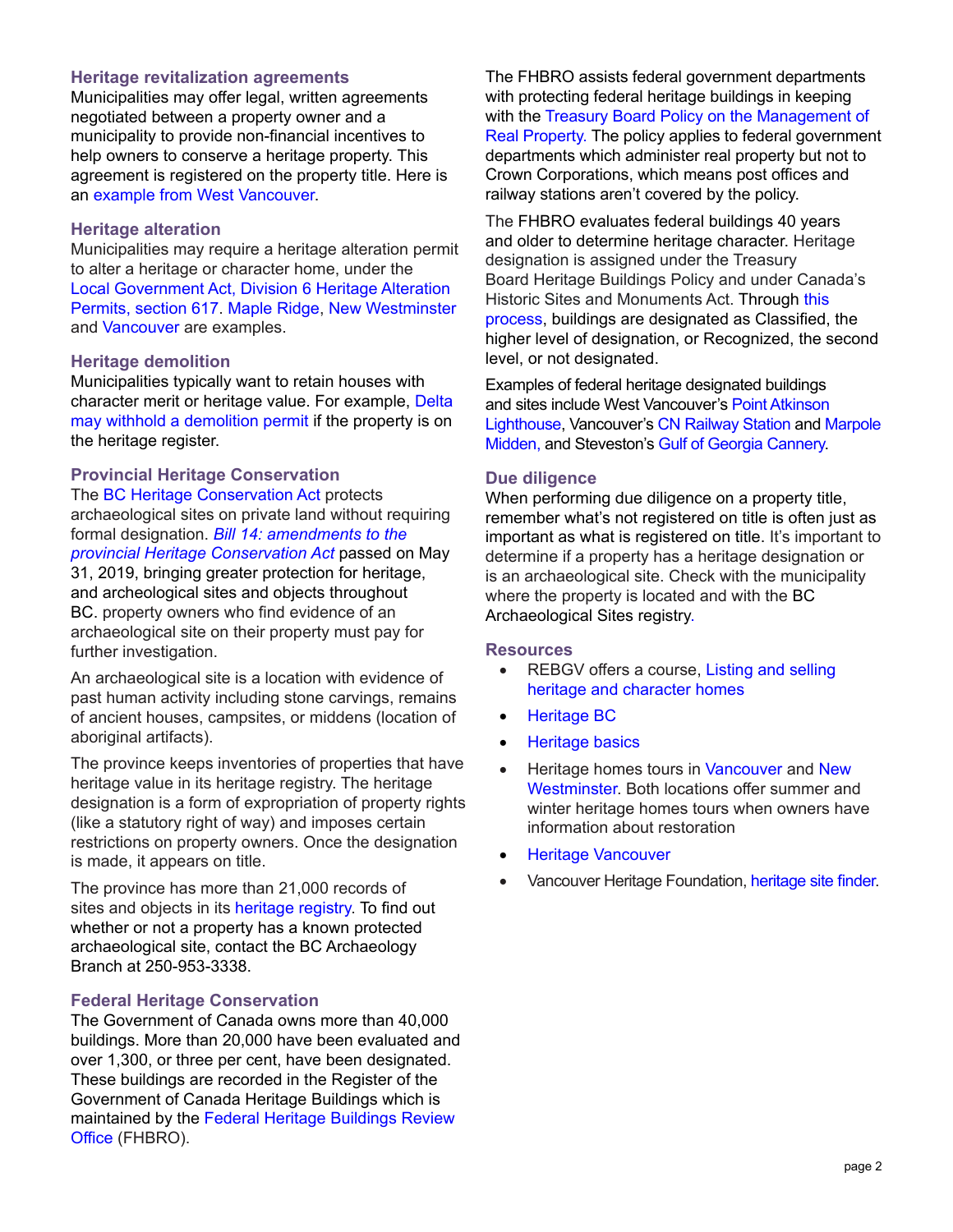| <b>Municipality</b>       | <b>Bylaw / register</b>                                                                                                            | Fees - altering /<br>demolishing                        | <b>Fines / Penalties</b> | <b>Contact</b>                                                                                    |
|---------------------------|------------------------------------------------------------------------------------------------------------------------------------|---------------------------------------------------------|--------------------------|---------------------------------------------------------------------------------------------------|
| <b>Anmore</b>             | <b>Official Community Plan</b><br><b>Zoning bylaw</b>                                                                              | No demolitions if<br>possible. Demolition<br>permit fee | Not applicable           | Martin Greig, building inspector/<br>bylaw enforcement<br>604-469-9877<br>martin.greig@anmore.com |
| <b>Belcarra</b>           | Official community plan<br><b>Zoning bylaw</b>                                                                                     | No demolitions if<br>possible. Demolition<br>permit fee | Not applicable           | Lorna Dysart, chief<br>administrative officer<br>604-937-4101<br>ldysart@belcarra.ca              |
| <b>Burnaby</b>            | <b>Zoning bylaw</b><br>Heritage information<br><b>Heritage inventory</b>                                                           | No demolitions if<br>possible. Demolition<br>permit fee | Not applicable           | Jim Wolf, heritage planner<br>604-294-7944                                                        |
| Coquitlam                 | Heritage management<br>strategy<br><b>Various bylaws</b><br>Heritage register                                                      | No demolitions if<br>possible. Demolition<br>permit fee | Not applicable           | Demian Rueter planning<br>department<br>604-927-3000<br>drueter@coquitlam.ca                      |
| <b>Delta</b>              | Heritage overview<br><b>Heritage strategy</b><br>Heritage register<br>Heritage conservation &<br>protection<br><b>Zoning bylaw</b> | No demolitions if<br>possible. Demolition<br>permit fee | Not applicable           | Daniel Feeny, heritage planner<br>604-946-4141<br>dfeeny@delta.ca                                 |
| <b>Lions Bay</b>          | <b>Zoning &amp; Development</b><br><b>Bylaw</b>                                                                                    | No demolitions if<br>possible. Demolition<br>permit fee | Not applicable           | Peter DeJong, chief<br>administrative officer<br>604-921-9333<br>cao@lionsbay.ca                  |
| <b>Maple Ridge</b>        | Heritage procedures<br>bylaw<br>Heritage maintenance<br>bylaw<br>Heritage register<br><b>Heritage inventory</b>                    | No demolitions if<br>possible. Demolition<br>permit fee | Not applicable           | Lisa Zosiak, manager,<br>community planning<br>604-463-5221<br>Izosiak@mapleridge.ca              |
| <b>New</b><br>Westminster | <b>Queen's Park heritage</b><br>conservation area<br><b>Heritage inventory</b><br>Heritage register                                | No demolitions if<br>possible. Demolition<br>permit fee | Not applicable           | Britney Quail, heritage planner<br>604-521-3711                                                   |

# **Heritage – bylaws, registers, fees and fines**